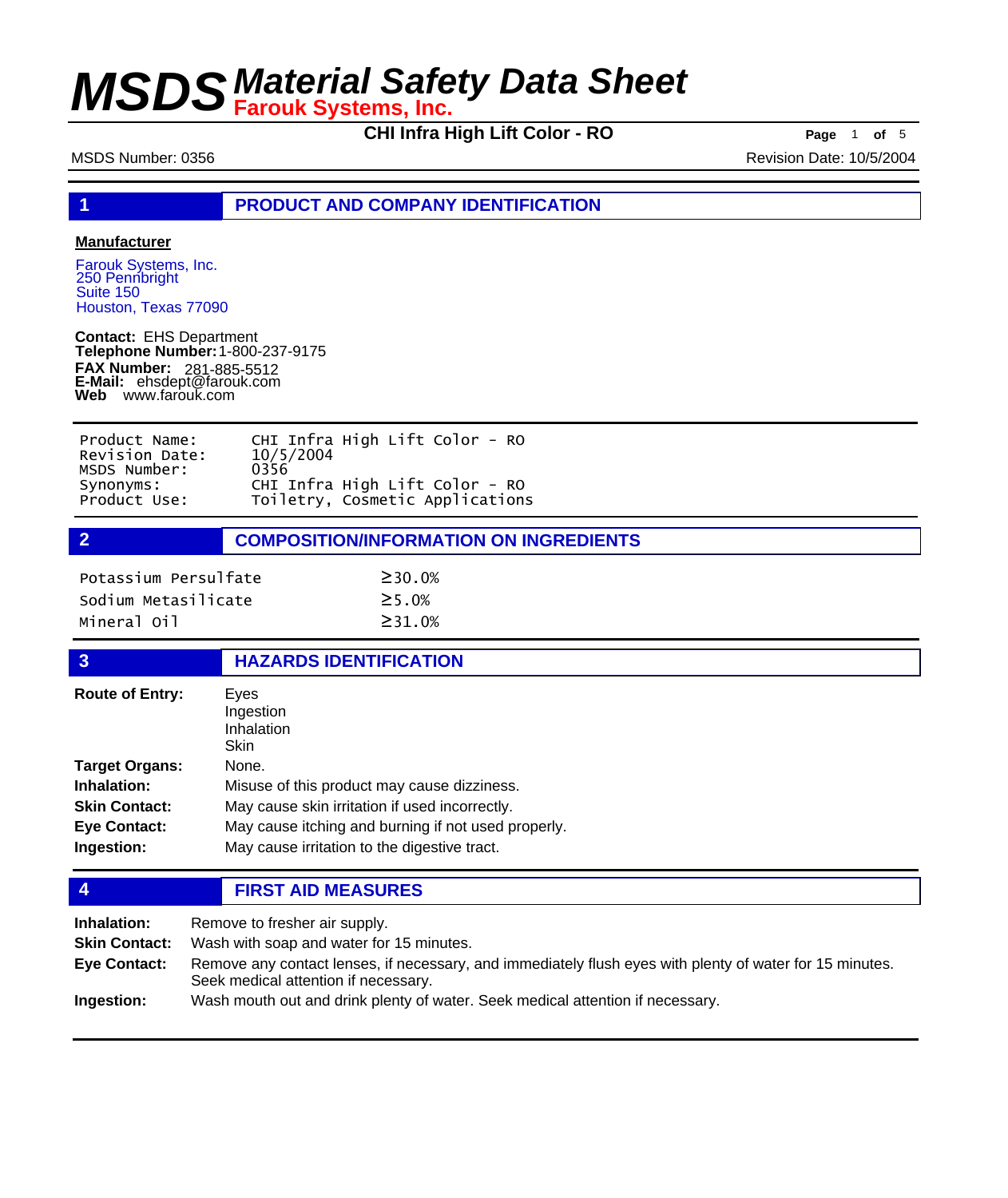**CHI Infra High Lift Color - RO Page** <sup>2</sup> **of** <sup>5</sup>

FLASHPOINT AND METHOD:

MSDS Number: 0356 Revision Date: 10/5/2004

## **5 FIRE FIGHTING MEASURES**

 Not applicable. FLAMMABLE LIQUIDS: Not available. AUTO IGNITION TEMP: None. FLAMMABLE CLASS: None. BURNING RATE OF SOLID: Not available GENERAL HAZARDS: Evacuate personnel downwind of fire to avoid inhalation of fumes and smoke. EXTINGUISHING METHODS: Chemical type foam, Dry Chemical, Water Fog HAZARDOUS COMBUSTION PRODUCTS: None. FIRE FIGHTING PROCEDURES: This product is not flammable.However, hazardous decomposition and combustion products may be formed in a fire situation. Cool exposed containers with water spray to prevent overheating.

FIRE FIGHTING EQUIPMENT: Respiratory and eye protection are required for fire fighting personnel. Full protective equipment (Bunker Gear) and self contained breathing apparatus (SCBA) should be used for all indoor fires and significant outdoor fires. For small outdoor fires, which may be easily extinguished with a portable fire extinguisher, use of a SCBA may not be needed.

## **6 ACCIDENTAL RELEASE MEASURES**

SMALL SPILL: When a spill occurs, use absorbent material on the substance. Dispose of the material according to all local, state and federal regulations. Always use an absorbent material when cleaning up a spill.

ENVIRONMENTAL PRECAUTIONS: Avoid run-off or release into sewers, stormdrains and waterways.

GENERAL PRECAUTIONS: Remove containers away from flammable materials.

### **7 HANDLING AND STORAGE** Use appropriate personal protective equipment as specified in Section 8. Handle in a manner consistent with good household/personal techniques and practices. **Handling Precautions:** Keep containers/bottles securely sealed when not in use. Store in cool/dry conditions that do not exceed room temperature. Try to store product in temperatures between 40°F to 90° F. **Storage Requirements:**

## **8 EXPOSURE CONTROLS/PERSONAL PROTECTION**

These recommendations provide general guideance for handling this product safely. Because specific use conditions may vary, safety procedures should be developed for each specific application of this product. When developing procedures, always consider potential waste, disposal and personal safety issues. **Engineering Controls:** EYES AND FACE: For reasonable foreseeable uses of this product, eye and face protection is not required. SKIN: For reasonable foreseeable uses of this product, skin protection is not required. RESPIRATORY: For reasonable foreseeable uses of this product, respiratory protection is not required. **Protective Equipment:** EXPOSURE GUIDELINES: Overexposure is unlikely. Since all parameters cannot be foreseen, the use of engineering controls to reduce exposure may be necessary.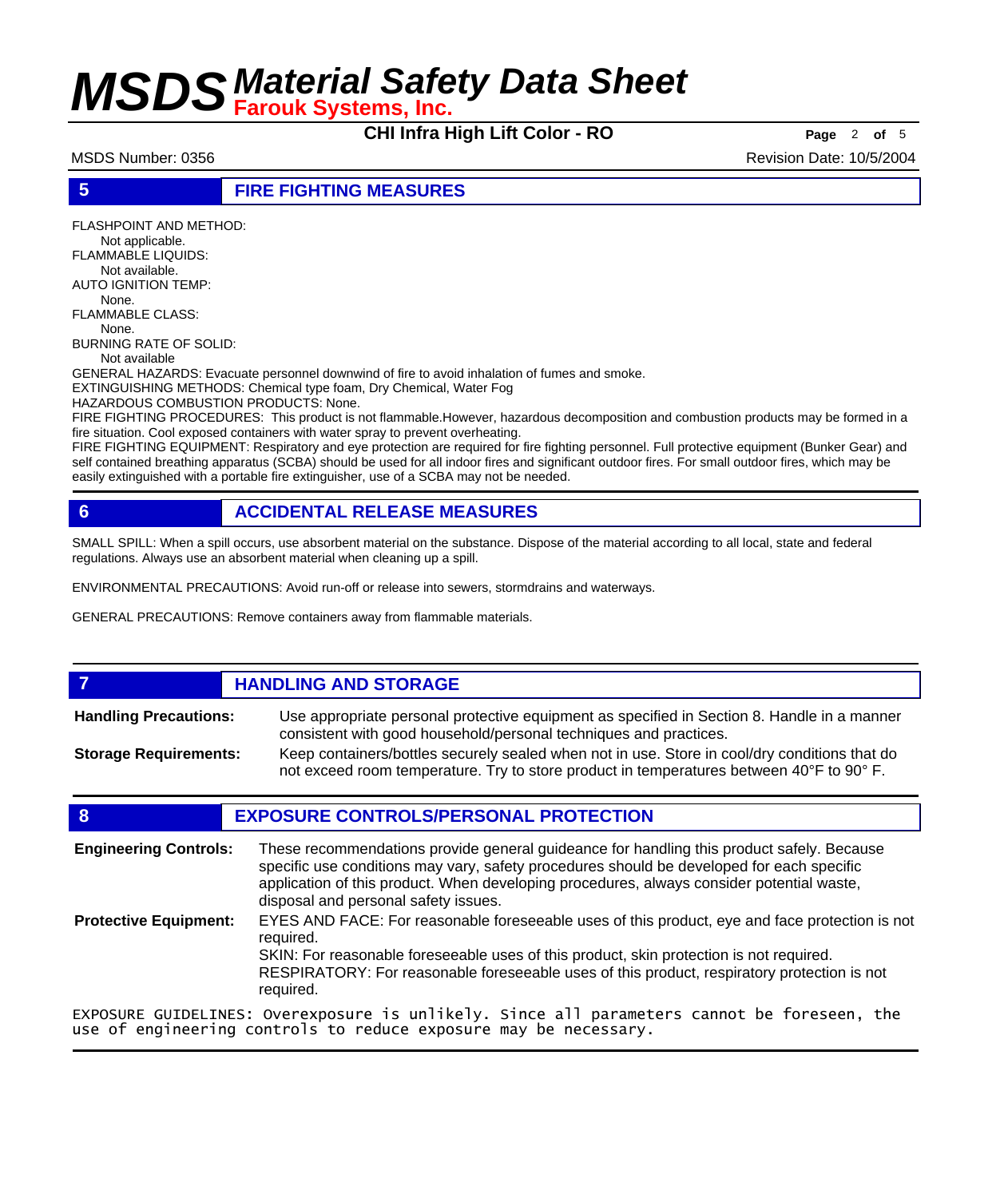**CHI Infra High Lift Color - RO Page** <sup>3</sup> **of** <sup>5</sup>

MSDS Number: 0356 Revision Date: 10/5/2004

## **9 PHYSICAL AND CHEMICAL PROPERTIES**

**Appearance:** Orange color **Physical State:** Creme **Odor:** Pleasant, fragrance **pH:** 10.5 - 11.5 **Vapor Pressure:** N/A **Vapor Density:** N/A

**Boiling Point:** N/A **Freezing/Melting Pt.:** N/A **Solubility:** Soluble in water. **Spec Grav./Density:** N/A

| 10                                    | <b>STABILITY AND REACTIVITY</b>                                               |
|---------------------------------------|-------------------------------------------------------------------------------|
| <b>Stability:</b>                     | YES.                                                                          |
| <b>Conditions to avoid:</b>           | None.                                                                         |
| Materials to avoid (incompatability): | Keep away from strong acids, reducing chemicals and heavy metals.             |
|                                       | Hazardous Decomposition products: Releases oxygen which may intensify a fire. |
| <b>Hazardous Polymerization:</b>      | Will Not Occur.                                                               |

## **11 TOXICOLOGICAL INFORMATION**

ACUTE: DERMAL LD50: Not available. ORAL LD50: Not available. INHALATION LC50: Not available. EYE EFFECTS: This product may cause irritation to eyes if not used under normal conditions. TARGET ORGANS: NONE. SENSITIZATIONS: Not available. CARCINOGENICITY: IARC: Listed by IARC - No. NTP: Listed by NTP - No. OSHA: Listed by OSHA - No.

MUTAGENICITY: Not available. REPRODUCTIVE EFFECTS: None. TERATOGENIC EFFECTS: Not available.

## **12 ECOLOGICAL INFORMATION**

ENVIRONMENTAL DATA: Not available. ECOTOXICOLOGICAL INFO: Not available. DISTRIBUTION: Not available. CHEMICAL FATE INFO: Not available.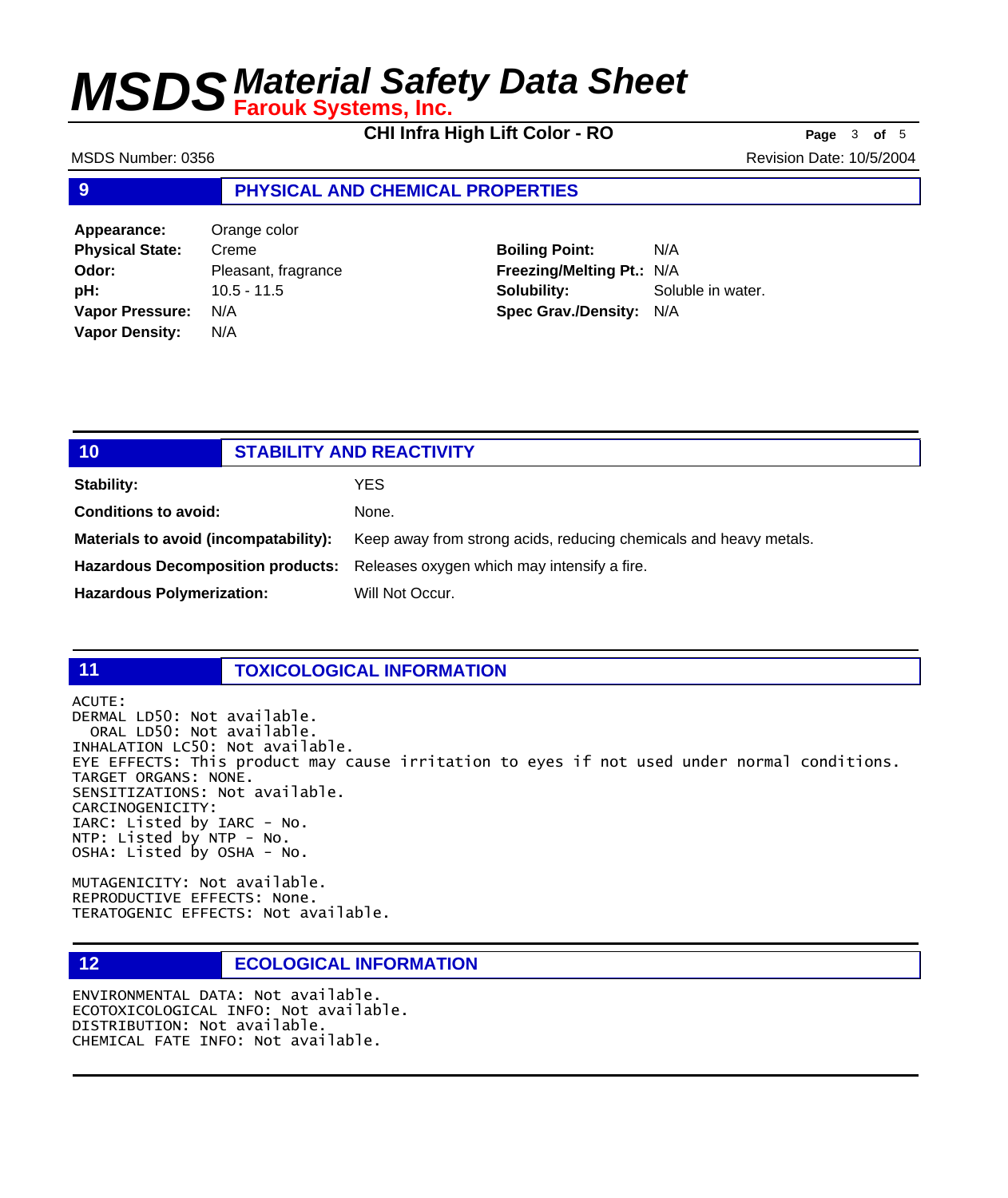**CHI Infra High Lift Color - RO Page** <sup>4</sup> **of** <sup>5</sup>

MSDS Number: 0356 Revision Date: 10/5/2004

## **13 DISPOSAL CONSIDERATIONS**

US EPA Waste Number and Descriptions:

DISPOSAL METHOD: Controlled release of diluted product into a biological wastewater treatment plant. COMPONENT WASTE NUMBER: No EPA Waste Numbers are applicable for this product's components. DISPOSAL INSTRUCTIONS: Dispose of waste material according to local, state and federal rules and regulations.

**14 TRANSPORT INFORMATION**

This product is regulated as a hazardous material by the United States (DOT) or Canadian (TDG) transportation regulations.

DOT CLASSIFICATION: Shipping Name: Consumer Commodity Class: ORM-D

IMDG CLASSIFICATION: Shipping Name: Oxidizing Liquid, nos(Potassium Persulfate mixture) - UN3139, PG III Class: 5.1 - Oxidizer

IATA CLASSIFICATION: Shipping Name: Oxidizing Liquid, nos (Potassium Persulfate mixture) - UN3139, PG III Class: 5.1 - Oxidizer Pkg Inst - Y514

1-800-424-9300 1-703-527-3887 CHEMTREC

DSL(Domestic Substance List).

Outside the United States

## **15 REGULATORY INFORMATION**

UNITED STATES: SARA TITLE III (Superfund Amendments and Reauthorization Act) 311/312 HAZARD CATEGORIES Fire: No. Pressure Generating: No. Reactivity: No. Acute: No. 313 REPORTABLE INGREDIENTS: Not applicable. TITLE III NOTES: None. CERCLA(Comprehensive Response, Compensation, and Liability Act) CERCLA RQ: None. TSCA(Toxic Substance Release Act) TSCA REGULATORY: All ingredients are listed in the TSCA Inventory. CANADA: WHMIS(WORKER HAZARDOUS MATERIAL INFORMATION SYSTEM) This product is WHMIS controlled. CANADIAN INGREDIENT DISCLOSURE LIST: Sodium Metasilicate. CANADIAN ENVIRONMENTAL PROTECTION ACT: All intentional ingredients are listed on the

EUROPEAN COMMUNITY: EU REGULATORY: All intentional ingredients are listed on the European's EINECS Inventory. STATE REGULATIONS: Not available. LOCAL REGULATIONS: Not available.